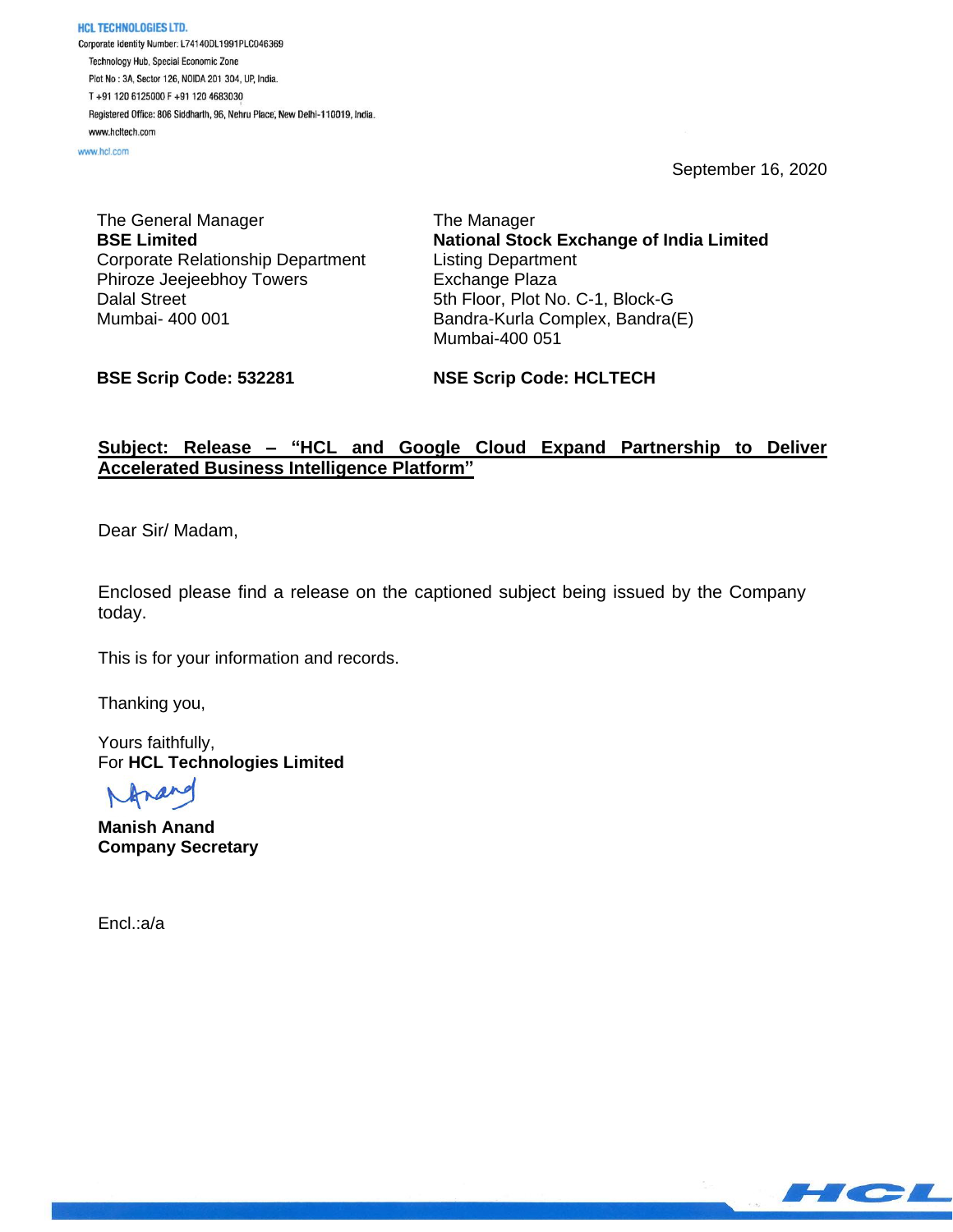

# **HCL and Google Cloud Expand Partnership to Deliver Accelerated Business Intelligence Platform**

# HCL brings its hybrid cloud data warehouse offering, Actian Avalanche, to Google **Cloud**

**Noida, India — September 16, 2020 —** HCL [Technologies](https://www.hcltech.com/) (HCL), a leading global technology company, and [Google Cloud](https://cloud.google.com/) today announced the expansion of their strategic partnership to bring HCL's Actian portfolio, starting with [Actian](https://www.actian.com/) Avalanche, to Google Cloud. [Actian Avalanche](https://www.actian.com/partners/google-cloud/) is a high-performance hybrid cloud data warehouse designed to power an enterprise's most demanding operational analytics workloads. Actian Avalanche enables a seamless path to migrate legacy data warehouses, including IBM Netezza and Oracle Exadata, to Google Cloud, through a hybrid-cloud offering leveraging Google Cloud's Anthos application platform.

HCL's Actian Avalanche hybrid cloud data warehouse has been deployed by Fortune 500 customers to deliver powerful insights to manage business complexities for a variety of use cases, including fraud detection, real-time offers and market basket analysis. Avalanche delivers a fully managed hybrid cloud data warehouse service designed from the ground up to deliver breakthrough performance, scale and concurrency for data-driven enterprises.

Bringing Actian Avalanche to Google Cloud enables enterprise customers to leverage the platform's scalable, high-performance infrastructure and global network. Avalanche also features native integration with Google Cloud's Looker business intelligence and analytics platform, and hundreds of popular SaaS and enterprise applications, to deliver a comprehensive solution that is easy to deploy and consume.

"The integration between Google Cloud and HCL Actian Avalanche will enable customers to gain real-time insights from their operational data at a significantly lower Total Cost of Ownership. This will deliver improved business performance and the ability to increase business agility, mitigate risk and secure material cost savings in today's demanding business environment. We are excited about the strategic potential this partnership with Google Cloud brings to the market," said Raghu Chakravarthi, Chief Product Officer, Actian.

"It's critical that businesses are able to derive maximum value from their data, and we're proud to expand our partnership with HCL to help them do so," said Avanish Sahai, Vice President, Partnerships, Google Cloud. "Bringing its Actian portfolio to Google Cloud will enable HCL's enterprise customers to migrate and modernize legacy data warehouses and leverage Google Cloud's global network, performance and scale."

"The HCL Google Cloud Ecosystem is unlocking business value for customers by enabling product collaboration across HCL and Google Cloud. The launch of Actian Avalanche on Google Cloud is another differentiated collaboration that strengthens our joint offerings built around application and platform modernization, digital foundation and data value unlock." said Kalyan Kumar, CTO and Corporate Vice-President, HCL Technologies.

This latest announcement from HCL and Google Cloud expands a deep and growing partnership between the two companies to help organizations digitally transform. In 2019, HCL and Google Cloud announced the launch of HCL's [Google Cloud Ecosystem](https://www.hcltech.com/cloud/google-cloud) to accelerate enterprise cloud adoption worldwide. To support customers, HCL has established three dedicated Google Cloud Native Labs in New York, London and the New Delhi area. These labs provide business-focused design workshops to engage customers and develop intellectual properties and Minimum Viable Products on Google Cloud across industries effectively and efficiently.

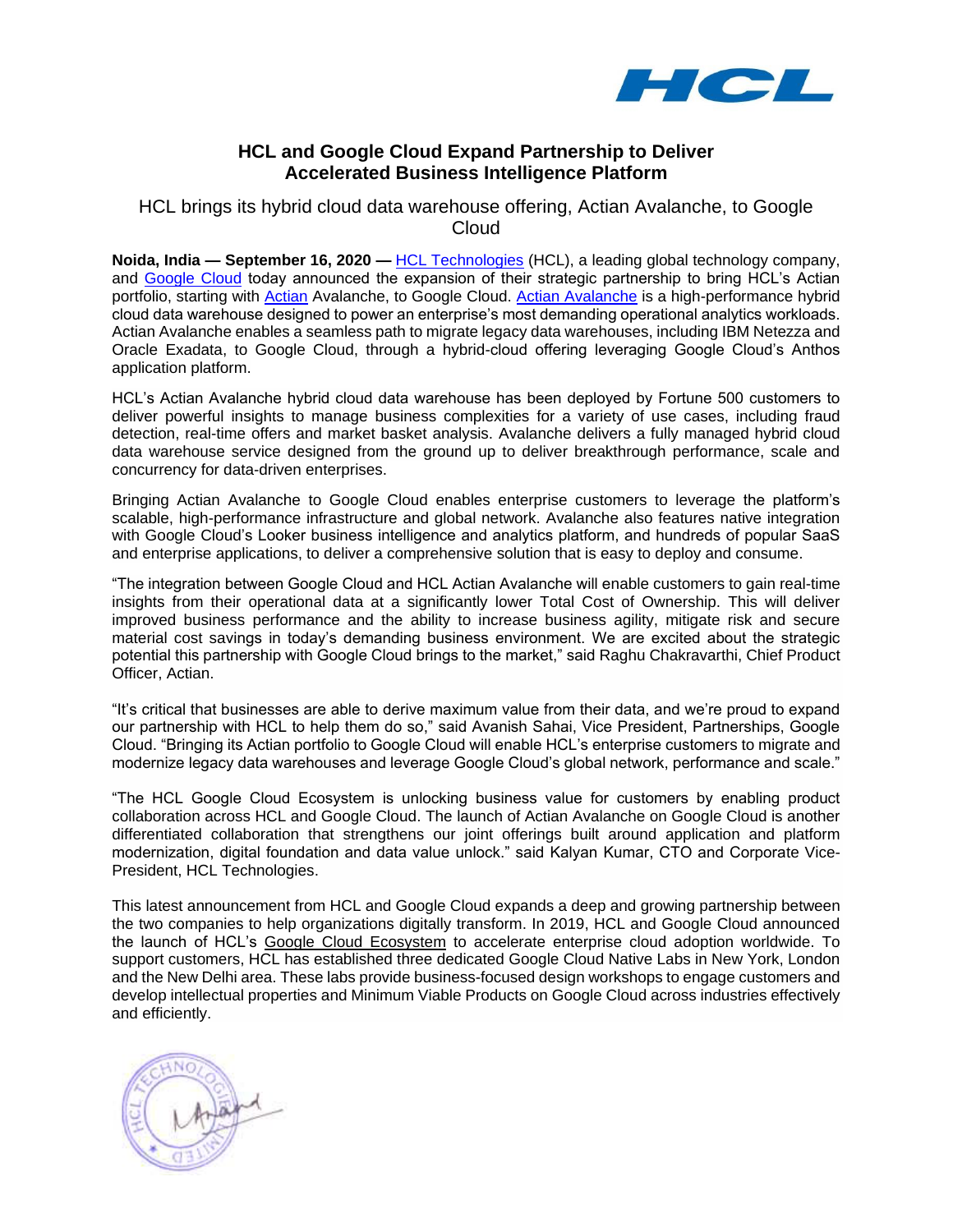

### **About HCL Technologies**

HCL Technologies (HCL) empowers global enterprises with technology for the next decade today. HCL's Mode 1-2-3 strategy through its deep-domain industry expertise, customer-centricity and entrepreneurial culture of ideapreneurship™ enables businesses transform into next-gen enterprises.

HCL offers its services and products through three business units - IT and Business Services (ITBS), Engineering and R&D Services (ERS) and Products & Platforms (P&P). ITBS enables global enterprises to transform their businesses through offerings in areas of Applications, Infrastructure, Digital Process Operations and next generational digital transformation solutions. ERS offers engineering services and solutions in all aspects of product development and platform engineering while under P&P, HCL provides modernized software products to global clients for their technology and industry specific requirements. Through its cutting-edge co-innovation labs, global delivery capabilities and broad global network, HCL delivers holistic services in various industry verticals, categorized under Financial Services, Manufacturing, Technology & Services, Telecom & Media, Retail & CPG, Life Sciences & Healthcare and Public Services.

As a leading global technology company, HCL takes pride in its diversity, social responsibility, sustainability and education initiatives. As of 12 months ended June 30, 2020, HCL has a consolidated revenue of US \$ 9.93 billion and its 150,287 ideapreneurs operate out of 49 countries. For more information, visit <https://www.hcltech.com/>

### **About Actian**

Actian, the hybrid data management, analytics and integration company, majority owned by HCL Technologies, delivers data as a competitive advantage to thousands of organizations worldwide. Through the deployment of innovative hybrid data products, fully managed cloud services, mobile and edge data management solutions, Actian ensures that business-critical systems can analyze, transact and connect at their very best – both on premise and in the cloud. Thousands of forward-thinking organizations around the globe trust Actian to help them solve their toughest data challenges to transform how they power their businesses with data. For more information, visit [www.actian.com](http://www.actian.com/)

### **About Google Cloud**

Google Cloud provides organizations with leading infrastructure, platform capabilities and industry solutions. We deliver enterprise-grade cloud solutions that leverage Google's cutting-edge technology to help companies operate more efficiently and adapt to changing needs, giving customers a foundation for the future. Customers in more than 150 countries turn to Google Cloud as their trusted partner to solve their most critical business problems.

### **Forward–looking Statements**

Certain statements in this release are forward-looking statements, which involve a number of risks, uncertainties, assumptions and other factors that could cause actual results to differ materially from those in such forward-looking statements. All statements, other than statements of historical fact are statements that could be deemed forward-looking statements, including but not limited to the statements containing the words 'planned', 'expects', 'believes',' strategy', 'opportunity', 'anticipates', 'hopes' or other similar words. The risks and uncertainties relating to these statements include, but are not limited to, risks and uncertainties regarding impact of pending regulatory proceedings, fluctuations in earnings, our ability to manage growth, intense competition in IT services, business process outsourcing and consulting services